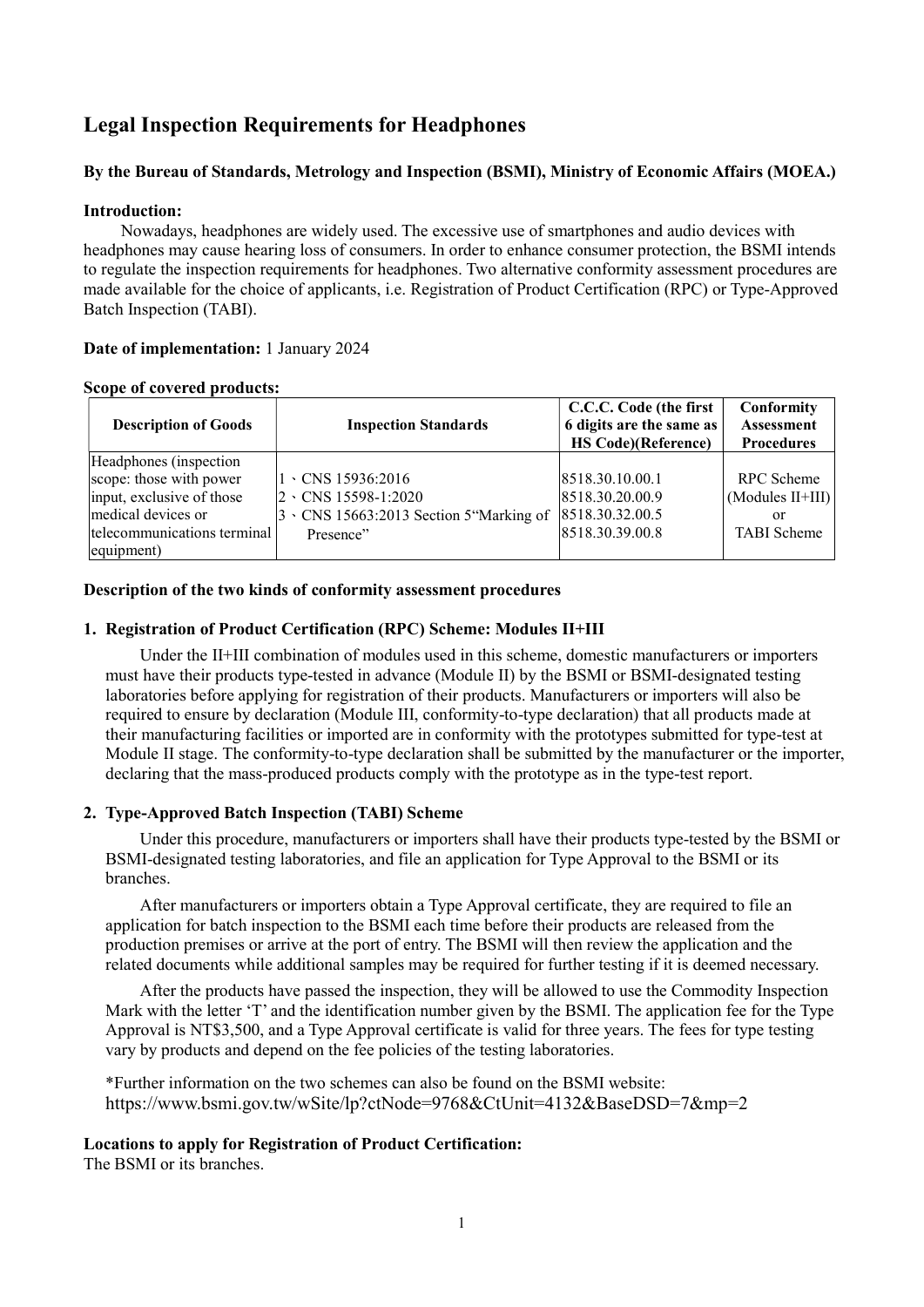# Time required for Registration of Product Certification:

14 working days. (This period does not include the time for corrective actions by the applicant due to deficiencies in the documents or samples. Extra seven working days may be required if additional tests are required.)

# Related requirements:

- 1. The listed commodities will be inspected for import and domestic products since 1 January 2024. The import regulation codes is C02. From the announcement date, the BSMI can accept applications for Type Approval or Registration of Product Certification for listed commodities.
- 2. Those who apply for a certificate to the BSMI from the date of announcement shall provide the type test report that meets the inspection standards, the location of the restricted substance content label, the sample (such as Table 1 and Table 2), and the restricted substance content labeling statement. The certificate shall be issued after the examination by the BSMI. The validity period of the certificate shall be three years from the date of issuance (if the date of issuance is before 31 December 2023, it shall be counted from 1 January 2024).
- 3. Those commodities using AC power source , rechargeable lithium batteries or affixed power altering

devices shall be conformed to safety testing requirements (CNS 15598-1).

- 4. For the listed products use button-type batteries to provide power, they shall comply with the relevant provisions of the CNS 15598-1 standard for button-type batteries.
- 5. For the requirement of Section 5 "Marking of presence" of CNS 15663, the certificate holders of the commodities shall clearly mark the presence condition of the restricted substances on the body, packages, stickers, or the instruction books of the commodities. Those who utilize website as a means to announce the presence condition of the restricted substances of the commodities shall clearly mark the website address on the body, packages, stickers, or the instruction books of the commodities, instead.
- 6. The Commodity Inspection Mark:
- (1) The Commodity Inspection Mark shall be printed by the certificate holders. The identification number of the Commodity Inspection Mark consists of "Letter (R or T)," "Designated Code (5 digits)" and the presence conditions of the restricted substance (e.g., RoHS or RoHS (XX,XX)).
- (2) The identification number shall be placed below or to the right of the graphic symbol and the presence conditions of the restricted substance shall be indicated in the second row.
- (3) The size of the Mark can be applied proportionally on a prominent location of the commodities. The Mark shall use materials that are not easily altered, and the content shall be in a clearly identifiable and indelible form affixed permanently to the commodity.
- (4) For RPC scheme, the examples of the Commodity Inspection Mark are listed below:



(5) For TABI scheme, the examples of the Commodity Inspection Mark are listed below:



(6) "RoHS" indicates the content of restricted substance(s), other than exemptions stated in CNS 15663, does not exceed the reference percentage value of presence condition.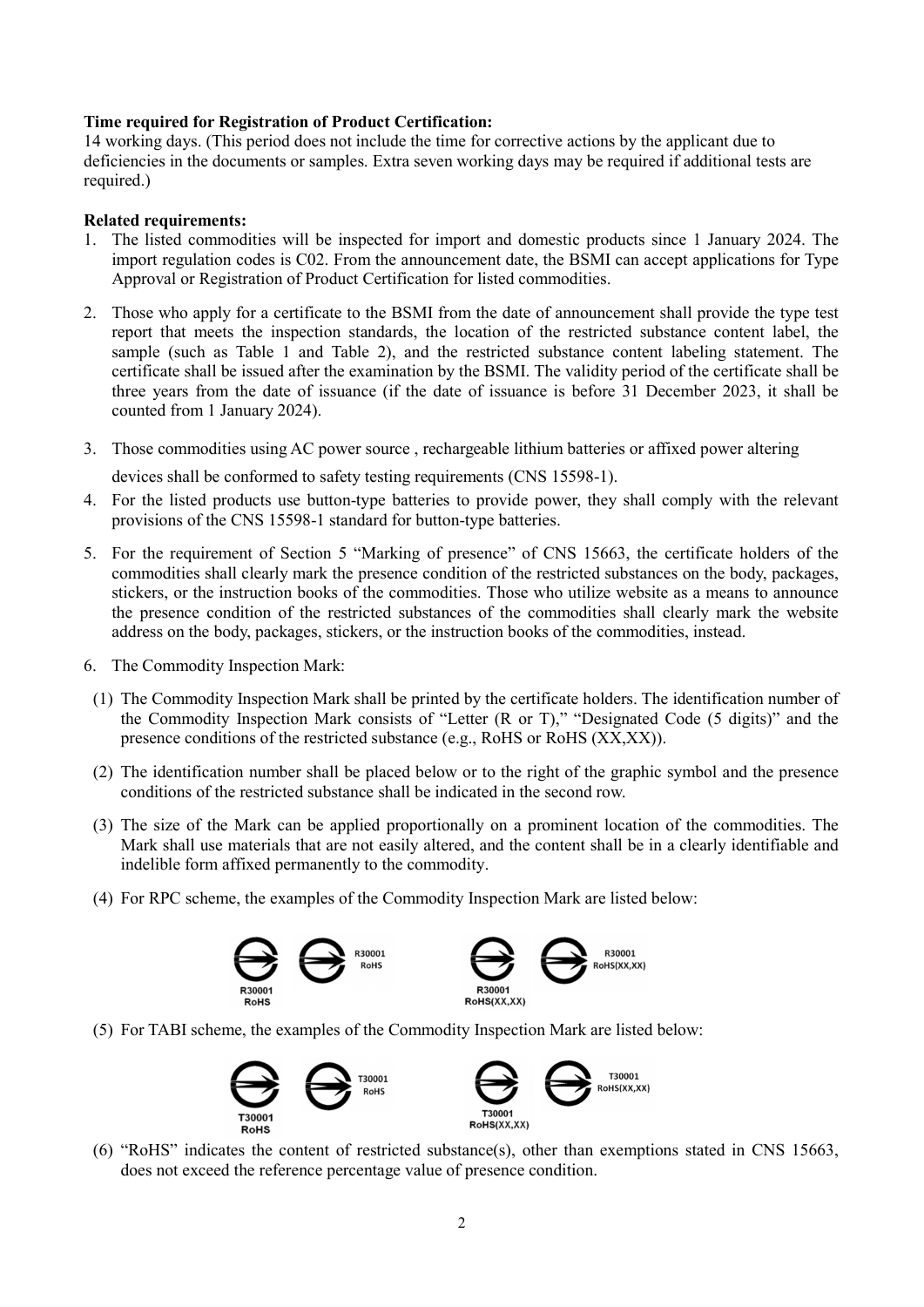"RoHS (XX,XX)" indicates the content of restricted substance(s) (element XX, element XX, …), other than exemptions stated in CNS 15663, exceeds the reference percentage value of presence condition.

The restricted substances: indicates Pb, Cd, Hg,  $Cr^{+6}$ , PBB, and PBDE.

Example:

- RoHS (Pb): indicates that the Pb percentage content in certain parts of the commodity exceeds the reference percentage value of presence condition.
- RoHS (Cd,  $Cr^{+6}$ , PBB): indicates that the Cd,  $Cr^{+6}$ , and PBB percentage content in certain parts of the commodity exceed the reference percentage value of presence condition respectively.
- 7. The C.C.C. Code listed in the table are used for reference only. The commodity shall still comply with the requirements before entering into the market, even though its C.C.C. Code is identified differently by the Customs Administration, Ministry of Finance or Bureau of Foreign Trade, Ministry of Economic Affairs.
- 8. The inspection standards of the commodities listed in the table shall be the version published in this announcement. If any updated version is available, the BSMI shall publish the implementation date of the updated version in further announcements.
- 9. Commodities with combined features or multifunctional products shall comply with the respective inspection standards.
- 10. The medical equipment listed in the table indicates the medical equipment regulated under the Pharmaceutical Affairs Act.
- 11. The telecommunications terminal equipment mentioned in the table is the telecommunications terminal equipment regulated under in the Telecommunications Act.
- 12. The listed commodities that have obtained the vehicle safety testing report issued by the certification institutions authorized by the Ministry of Transportation and Communications are not within the scope of the inspection items required by the BSMI.